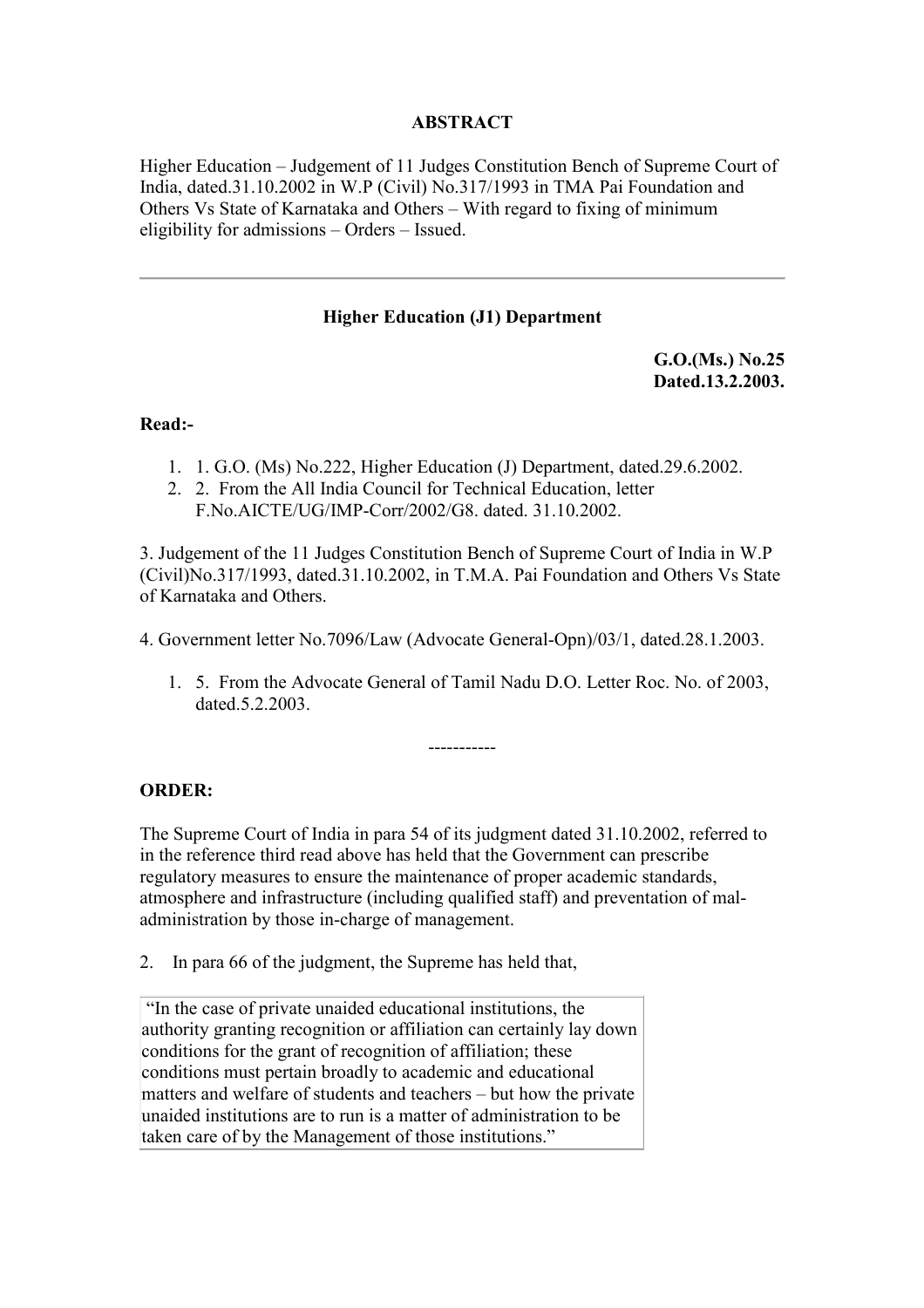Again in para 70 of the Judgement, the Supreme Court has held that,

"………. The object of establishing an institution has thus been to provide technical or professional education to the deserving candidates, and is not necessarily a commercial venture. In order that this intention is meaningful, the institution must be recognized. At the school level, the recognition or affiliation has to be sought from the educational authority or the body that conducts the school-leaving examination. It is only on the basis of that examination that a school-leaving certificate is granted, which enables a student to seek admission in further courses of study after school. A college or a professional educational institution has to get recognition from the concerned university, which normally requires certain conditions to be fulfilled before recognition. It has been held that conditions of affiliation or recognition, which pertain to the academic and educational character of the institution and ensure uniformity, efficiency and excellence in educational courses are valid and that they do not violate even the provisions of Article 30 of the Constitution: but conditions that are laid down for granting recognition should not be such as may lead to govermental control of the administration of the private educational institutions.

Further, while answering Question 4, the Supreme Court has held that,

 "Admission of students to unaided minority educational institutions. viz. schools and undergraduate colleges where the scope for merit-based selection is practically nil, cannot be regulated by the concerned State of University, except for providing the qualifications and minimum conditions of eligibility in the interest of academic standards.

The right to admit students being an essential facet of the right to administer educational institutions of their choice, as contemplated under Article 30 of the Constitution, the state government or the university may not be entitled to interfere with that right, so long as the admission to the unaided educational institutions is on a transparent basis and the merit is adequately taken care of. The right to administer, not being absolute, there could be regulatory measures for ensuring educational standards and maintaining excellence thereof, and it is more so in the matter of admissions to professional institutions."

3. According to the law declared by the Supreme Court of India as mentioned in paras  $1 \& 2$  above. State have to ensure the educational standards and maintenance of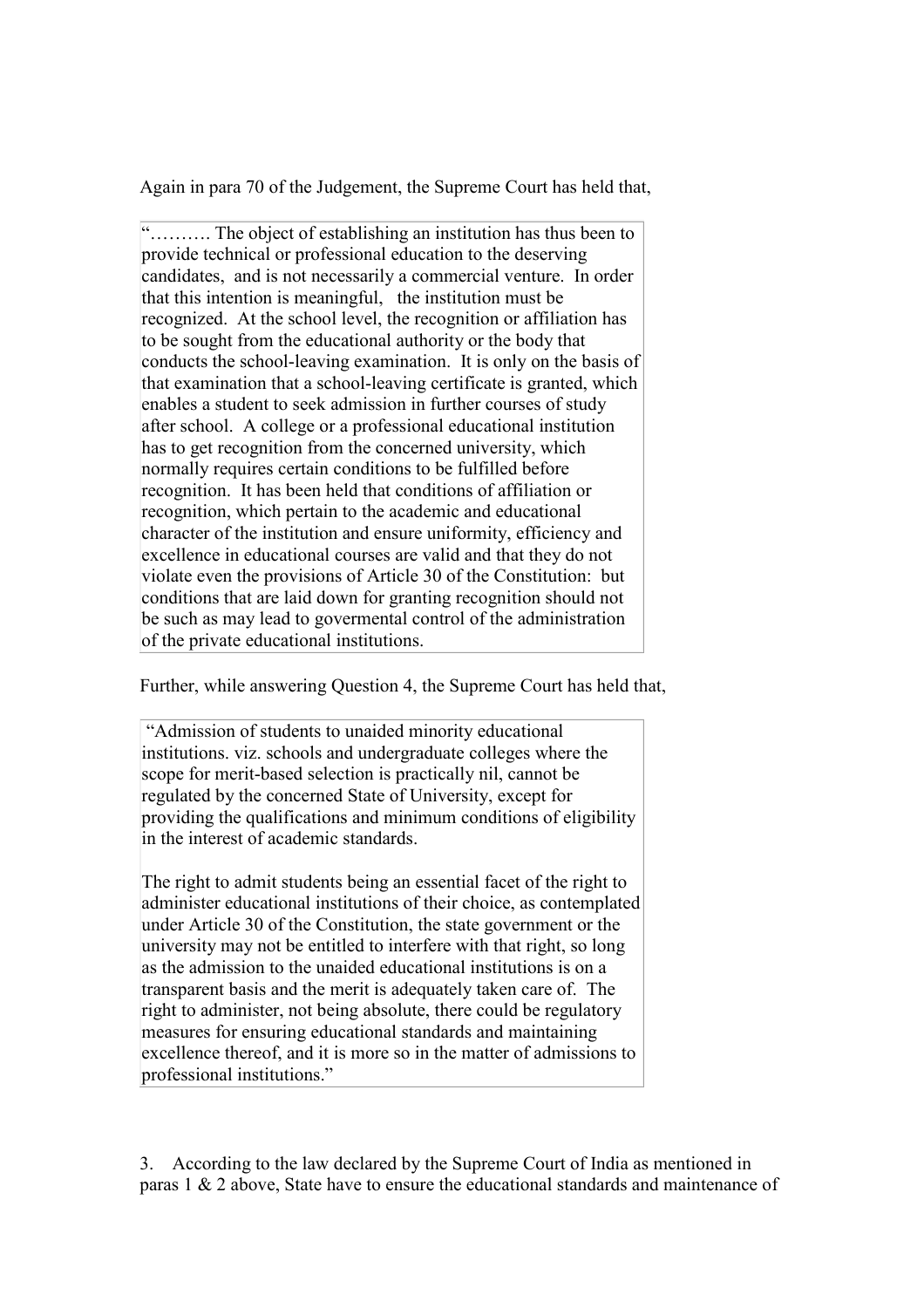excellence thereof. The managements of the unaided professional institutions, during the meeting held by the Government on 3.2.2003 have made a request to prescribe a mere pass at +2 level as the minimum eligibility for admission to the professional institutions from the year 2003-2004 as has been prescribed by the All India Council for Technical Education in the reference second read above.

4. The request of the unaided professional institutions has been examined by the Government and it has been decided that there is no need to change the existing norms in this regard. They accordingly direct that the orders issued in the G.O. first read above shall continue to apply.

(By order of the Governor)

# **V.K.SUBBURAJ, SECRETARY TO GOVERNMENT.**

To

The Director of Technical Education , Chennai-25

The Registrar, Anna University, Chennai-25

The Director of Medical Education,Chennai-6

The Director of Agriculture, Chennai-6

The Director of Animal Husbandry, Chennai-

The Registrars of all Universities of Tamil Nadu

The Chairman/Chairperson of all the unaided professional colleges.

through (The Director of Technical Education, Chennai-25,

The Director of Medical Education,Chennai-6.

The Director of Legal Studies, Chennai

The Director of Agriculture, Chennai

The Director of Animal Husbandry, Chennai)

Copy to